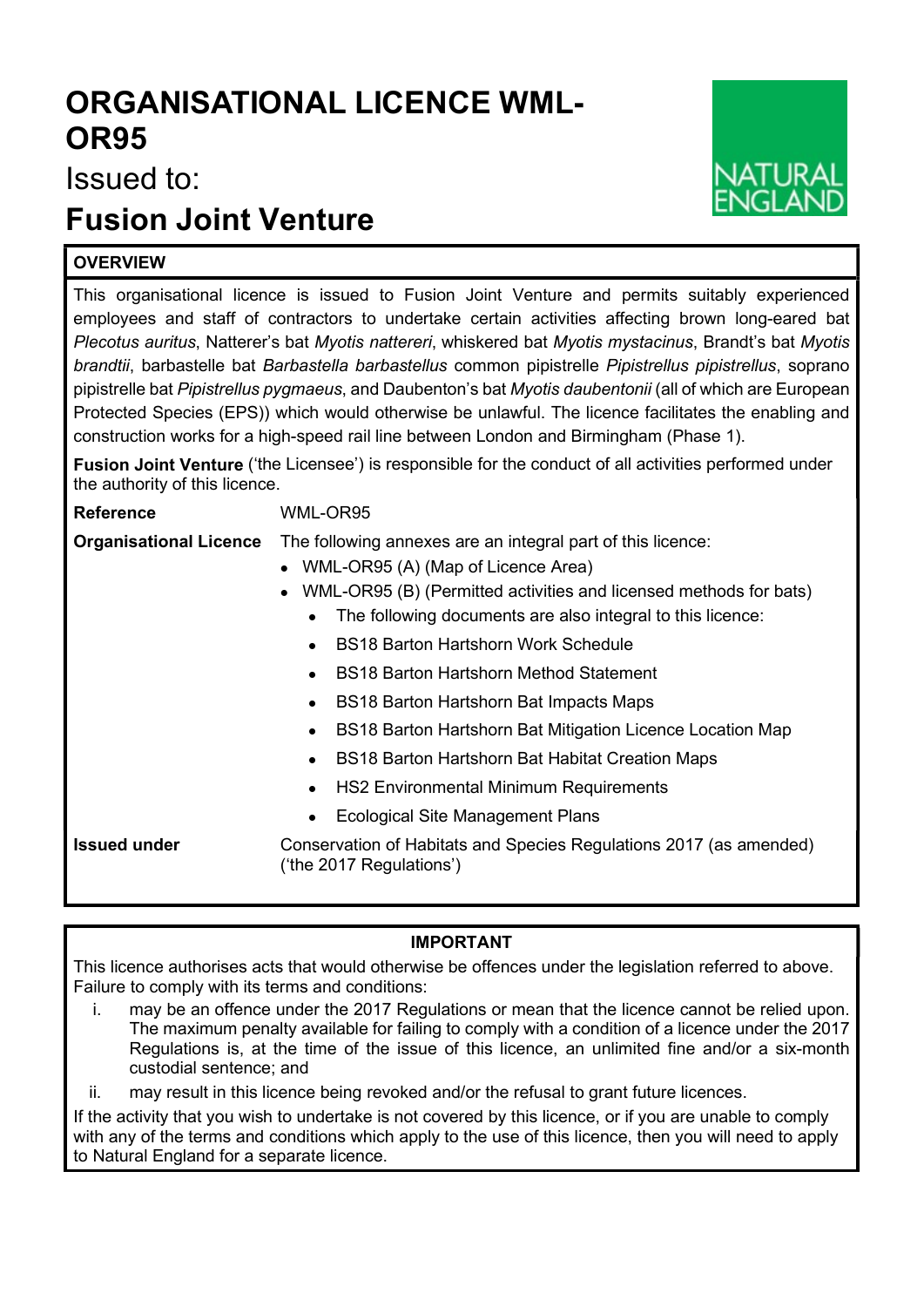This licence is not a consent or assent for the purposes of Part II of the Wildlife and Countryside Act 1981 (as amended) ("the 1981 Act") in respect to Sites of Special Scientific Interest. It is your responsibility to get consent if required (see Information & Advice note c).

Under the Conservation of Habitats and Species Regulations 2017 Natural England has granted this licence to affect brown long-eared bat Plecotus auritus, Natterer's bat Myotis nattereri, whiskered bat Myotis mystacinus, Brandt's bat Myotis brandtii, barbastelle bat Barbastella barbastellus common pipistrelle Pipistrellus pipistrellus, soprano pipistrelle bat Pipistrellus pygmaeus, and Daubenton's bat Myotis daubentonii, for the purpose of:

Imperative reasons of overriding public interest including those of a social or economic nature and beneficial consequences of primary importance for the environment, under regulation 55(2)(e) of the 2017 Regulations, being satisfied that as regards the purpose specified in this licence that there is no satisfactory alternative and that the actions authorised will not be detrimental to the maintenance of the populations of the species concerned at a favourable conservation status in their natural range.

to: Fusion Joint Venture (hereafter referred to as the "Licensee") of The Gate House, Gatehouse Way, Aylesbury, Buckinghamshire, HP19 8DB.

To: Carry out the activities detailed in

 $\bullet$  Annex WML – OR95(B)

Between the dates of: 26 August 2021 and 31st December 2031

Project Description: Licensed activities associated with enabling and construction works for a highspeed rail line between London and Birmingham (Phase 1).

At: The Licensed Area shown as a blue polygon on the map in Annex WML-OR95(A).

This licence is granted subject to the Licensee, including its servants and named agents, adhering to: the licence terms and conditions specified below and in the Annexes to this licence:

- and
- the Barton Hartshorn Method Statement, the Barton Hartshorn Work Schedule, the Barton Hartshorn Bats Impacts Map, the Barton Hartshorn Bat Creation Maps, and the HS2 Environmental Minimum Requirements.

Terms and requirements that express conditionality are conditions of this licence whether so called or not.

The headings used in this licence and its Annexes are for convenience only and shall have no effect upon the interpretation of this licence or its conditions.

## DEFINITIONS USED IN THIS LICENCE

| Accredited Agent(s) | A suitably trained and experienced person who has been appointed by the   |
|---------------------|---------------------------------------------------------------------------|
|                     | Named Ecologist (in accordance with Condition 3) and who is able to carry |
|                     | out work under this licence without the personal supervision of the Named |
|                     | Ecologist.                                                                |

Appointed Person An employee of the Licensee who is nominated to act as a single point of contact for Natural England with regard to this licence and is responsible for overseeing use of the licence, including record keeping, reporting and compliance.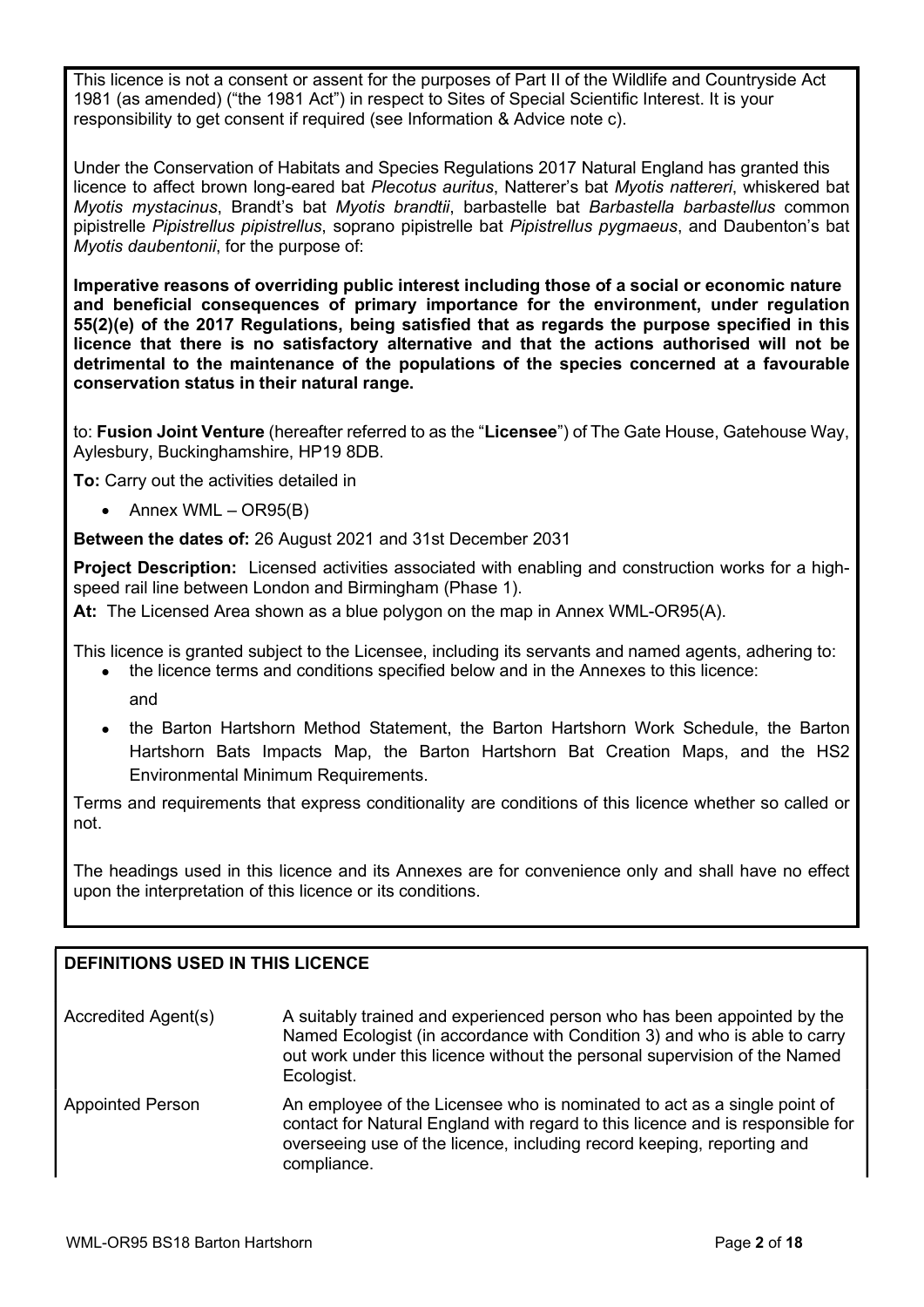| Assistant(s)                                                 | A person assisting a Named Ecologist or Accredited Agent who has been<br>appointed by the Named Ecologist (in accordance with Condition 3) and<br>who is only authorised to act under this licence whilst they are under the<br>direct supervision of the Named Ecologist or an Accredited Agent.                                                                                                              |
|--------------------------------------------------------------|----------------------------------------------------------------------------------------------------------------------------------------------------------------------------------------------------------------------------------------------------------------------------------------------------------------------------------------------------------------------------------------------------------------|
| <b>HS2 Environmental</b><br><b>Minimum Requirements</b>      | The environmental minimum requirements set out the government's high<br>level environmental and sustainability commitments that accompany the<br>High Speed Rail (London - West Midlands) Act 2017.                                                                                                                                                                                                            |
| <b>Ecological Site</b><br><b>Management Plans</b><br>(ESMPs) | HS2 Ltd Contractors are required to produce ESMPs for habitat creation<br>areas, designated sites and ancient woodlands, as prescribed by paragraph<br>4.8.3 of the Environmental Minimum Requirements (EMRs). These plans<br>set out the site-specific control measures for HS2 contractors working within<br>local authorities along the Phase One route.                                                    |
| <b>Licensed Area</b>                                         | The area covered by this licence including Barton Hartshorn at SP 63291<br>30410 shown as a blue polygon on the map in Annex WML-OR95(A).                                                                                                                                                                                                                                                                      |
| <b>Named Ecologist</b>                                       | ), being a professional<br>ecological consultant who has satisfied Natural England that he has the<br>relevant skills, knowledge and experience of the species concerned (or such<br>other person as approved in writing by Natural England) and who is<br>authorised by the Licensee to act on its behalf for the purposes of this licence.                                                                   |
| <b>Barton Hartshorn Bat</b><br><b>Impacts Maps</b>           | The two impact maps, given reference numbers Figure Da Impact Areas,<br>dated 06 July 2021, and Figure Db Impacted Trees with Roosting Potential,<br>dated 23 June 2021, of the Licenced Area submitted to Natural England on<br>13 July 2021, or the latest revised version that has been submitted by the<br>Licensee and approved in writing by Natural England.                                            |
| <b>Bat Mitigation Licence</b><br><b>Location Map</b>         | The map, given reference number C5a Location Plan dated 23 June 2021,<br>of the Licenced Area submitted to Natural England on 13 July 2021, or the<br>latest revised version that has been submitted by the Licensee and<br>approved in writing by Natural England.                                                                                                                                            |
| <b>Barton Hartshorn Bat</b><br><b>Habitat Creation Maps</b>  | The maps of the Licenced Area, given reference numbers Figure E3a Roost<br>Features dated 06 July 2021 and submitted to Natural England on 13 July<br>2021, and Figure E3b Mitigation – Permanent Planting dated 12 August 2021<br>and submitted to Natural England on 13 August 2021, or the latest revised<br>version that has been submitted by the Licensee and approved in writing by<br>Natural England. |
| <b>Barton Hartshorn Method</b><br><b>Statement</b>           | The method statement for bats at the Licensed Area, submitted to Natural<br>England using template WML-A13.3 (01/19), on 13 July 2021 with<br>amendments provided in the response to the e-mail signature sent by NE to<br>Fusion on 07 August 2021 received on 13 August 2021, or the latest revised<br>version that has been submitted by the Licensee and approved in writing by<br>Natural England.        |
| <b>Barton Hartshorn Work</b><br>Schedule                     | The schedule of works at the Licensed Area, submitted to Natural England<br>dated 14 July 2021 using template WML-A13a-E5a&b, or the latest revised<br>version that has been submitted by the Licensee and approved in writing by<br>Natural England.                                                                                                                                                          |

References to specific sections, figures or other parts of a document apply to the relevant section, figure or part in the revised and approved version unless otherwise stated.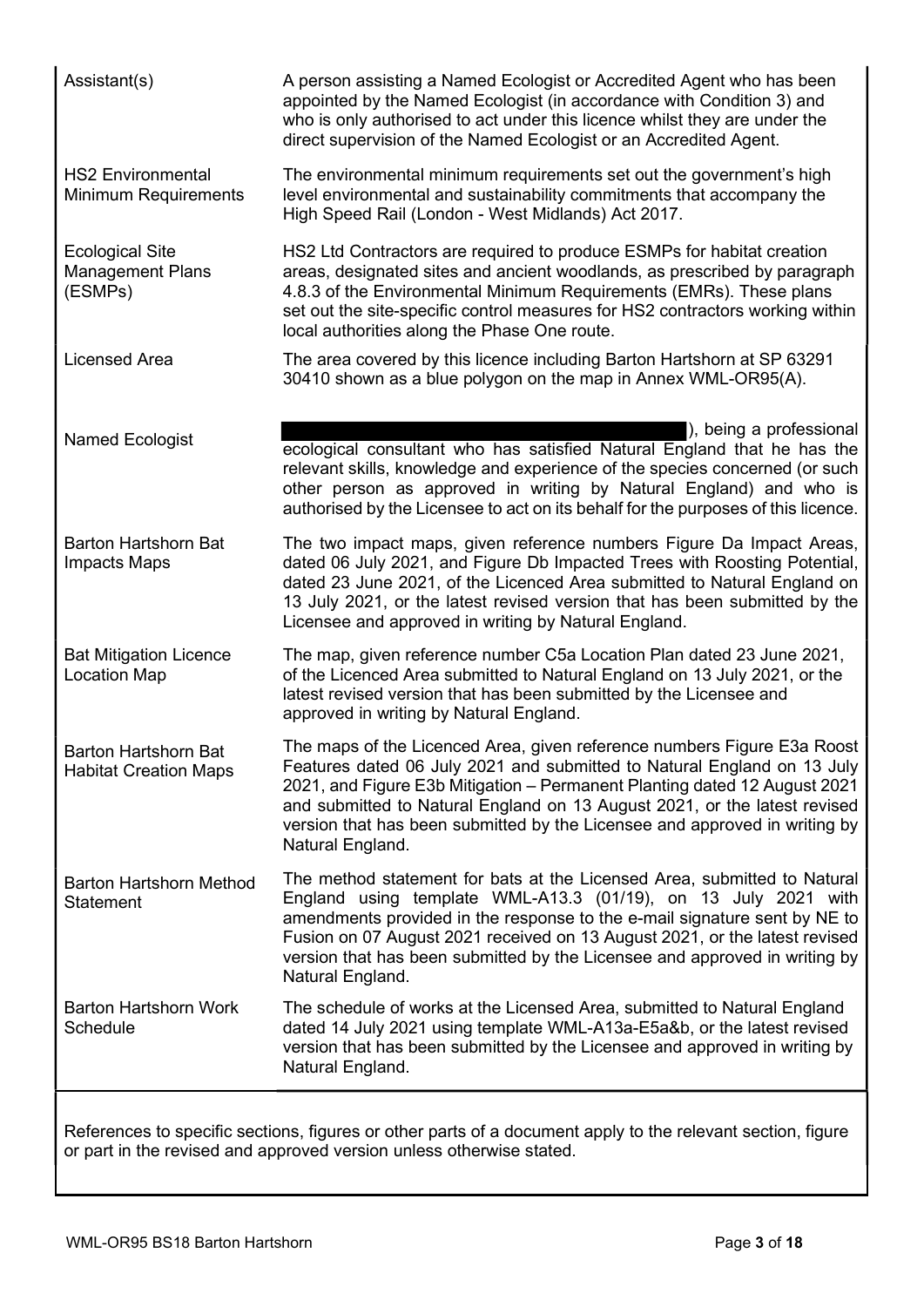## LICENCE CONDITIONS

## Who may use this licence

1. This licence includes Annex WML-OR95(A) and Annex WML-OR95(B), which contain additional terms and conditions of use.

## People authorised to use this licence

- 2. Licensed activities may only be carried out under this licence by:
	- a. the Named Ecologist;
	- b. Accredited Agents; and
	- c. Assistants.
- 3. An Accredited Agent or Assistant must carry a signed copy of the authorisation letter from the Named Ecologist, appointing them by name for the purpose of this licence, while carrying out licensed activities in the Licensed Area and must produce this authorisation letter to any police or Natural England officer on request.

## Working under this licence

- 4. The Licensee has primary responsibility for ensuring that all activities carried out in the Licensed Area comply with the terms and conditions of the licence.
- 5. Before commencing activities under this licence, the Licensee shall nominate an Appointed Person whose details will be provided to Natural England in writing to oversee use of this licence. The Licensee shall promptly update Natural England in writing of a replacement Appointed Person if that person changes.
- 6. The Named Ecologist is responsible for undertaking and/or overseeing the work undertaken in respect of the licensed species. The Named Ecologist is responsible for checking the suitability and competence of any Accredited Agents or Assistants employed in the Licensed Area to undertake the required duties.
- 7. The Licensee and all persons acting under this licence must comply with:
	- a. the terms and conditions of this licence and its Annexes WML OR95(A) and WML OR95(B); and
	- b. the Barton Hartshorn Method Statement, Bat Mitigation Licence, Barton Hartshorn Location Map, the Barton Hartshorn Work Schedule, the Barton Hartshorn Bat Impacts Map and the Barton Hartshorn Work Bat Creation Maps; and
	- c. HS2 Environmental Minimum Requirements.
- 8. If there are conflicts or inconsistencies between commitments in the documents in condition 7(b) and the terms and conditions of this licence and its annexes, the licence and annexes will prevail. Any other conflicts or inconsistencies between the documents in condition 7(b) will be interpreted on a precautionary basis to ensure the protection of bats.
- 9. While engaged in licensed activities, the Licensee shall make a copy of the licence and its Annexes available for inspection on each site in the Licensed Area where the activities are taking place and shall produce it on demand to any constable or an officer of Natural England.
- 10. All reasonable precautions must be taken to ensure that unnecessary suffering and harm to the species covered by this licence is avoided.

### Where the licence may be used

11. This licence may only be used within the Licensed Area and for the activities specified in Annex WML–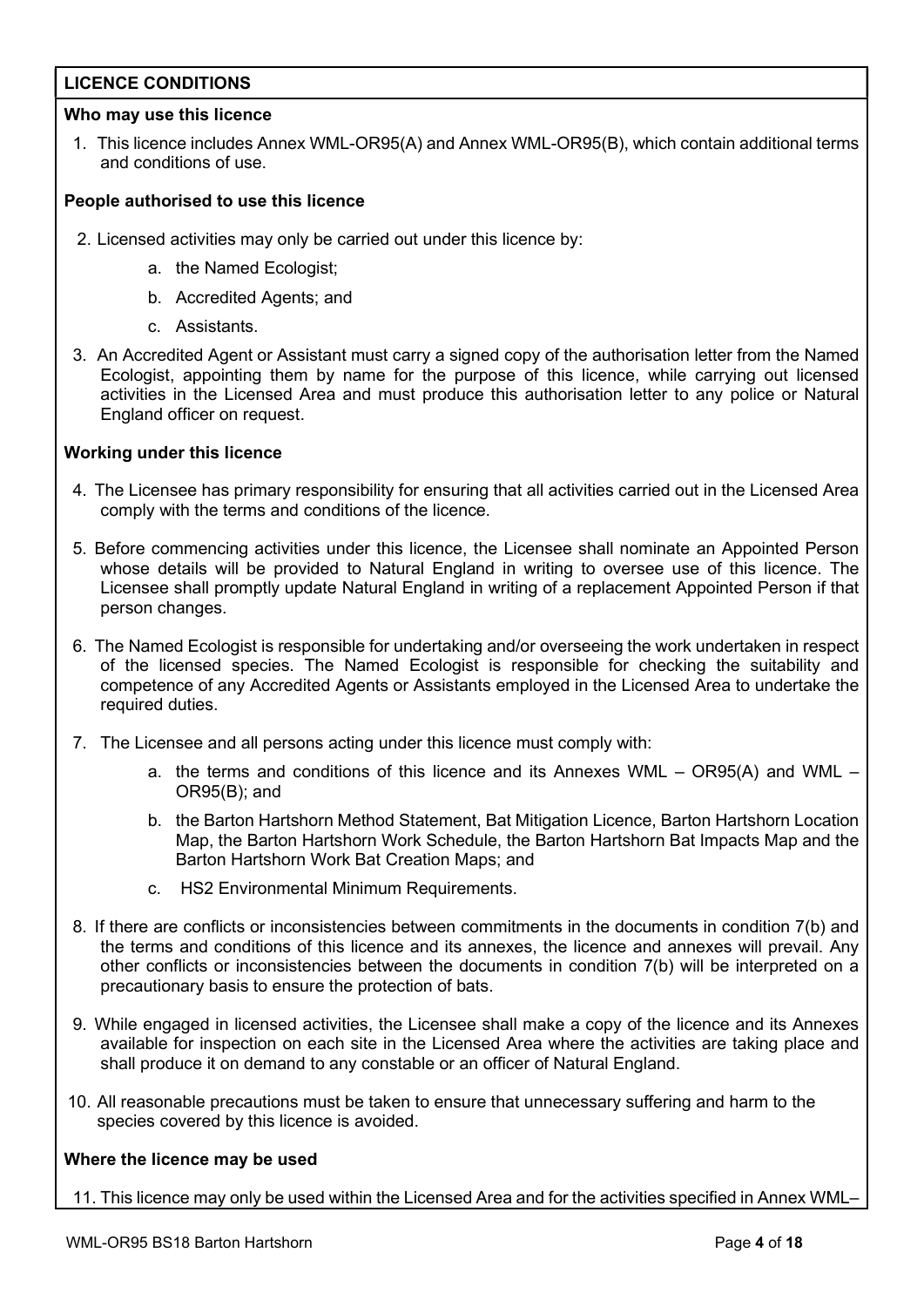## OR95(B).

## Surveying and Monitoring

- 12. Pre felling surveys must be appropriately resourced and undertaken at suitable times and in accordance with Annex WML-OR95(B).
- 13. Monitoring must be undertaken in accordance with section E4.2b of the Barton Hartshorn Method Statement (see definition above). Any relevant amendments to monitoring will be agreed with Natural England through a licence modification request and the Strategy will be reviewed before the end of the licence.

## Recording and reporting requirements

- 14. The Licensee must maintain a record of all bat-related activities carried out under the authority of this licence necessary for reporting to Natural England, including (as a minimum):
	- a) a list of all persons authorised to act under the licence and in what capacity (i.e. Accredited Agent or Assistant);
	- b) any action undertaken under this licence;
	- c) any mitigation or compensation provision;
	- d) any surveying and monitoring conducted;
	- e) any dead or injured bat found in the Licensed Area; and
	- f) any incidents or reports of activities in breach of this licence, including details of steps taken, and any disciplinary, remedial or corrective action.

These records are to be kept until two years after the final licensed action is undertaken and are to be made available for inspection by Natural England at any reasonable time.

- 15. Survey and monitoring records for bats must be submitted to the Local Biological Record Centre and to the relevant national recording scheme (or National Biodiversity Network (NBN) Atlas if there is no appropriate scheme) every other year.
- 16. An annual report of activities conducted under this licence must be sent by the Licensee to Natural England (at the address given below) for the first reporting year of 26 August 2021 – 31 December 2021 and submitted by 14 January 2022, and thereafter by 14 January for each subsequent reporting year of 01 January – 31 December, even if the licence is not used.
- 17. The long-term Mitigation, Monitoring and Management of the site will be reviewed after 8 years.

## Future management

18. All ESMPs applicable to the Licensed Area, or any part of it, must be updated to include the bat specific habitat management, maintenance and monitoring by or on behalf of the Licensee before the 31<sup>st</sup> December 2021, or prior to required actions and in line with the licensing requirements of the Barton Hartshorn Method Statement. The Licensee shall ensure compliance with the requirements of all ESMPs applicable to the Licensed Area, or any part of it, for the full period of the licence and will consult with Natural England in relation to any amendment or proposed amendment to any such ESMP.

## Licence compliance

19. For the purpose of ascertaining whether the conditions of this licence are being, or have been, complied with, the Licensee, the Named Ecologist and each Accredited Agent, Appointed Person and Assistant shall permit an officer of Natural England reasonable access to land where operations are being undertaken under this licence. Officers of Natural England shall also be permitted to be present during any operations carried out under the authority of this licence. Any such officer of Natural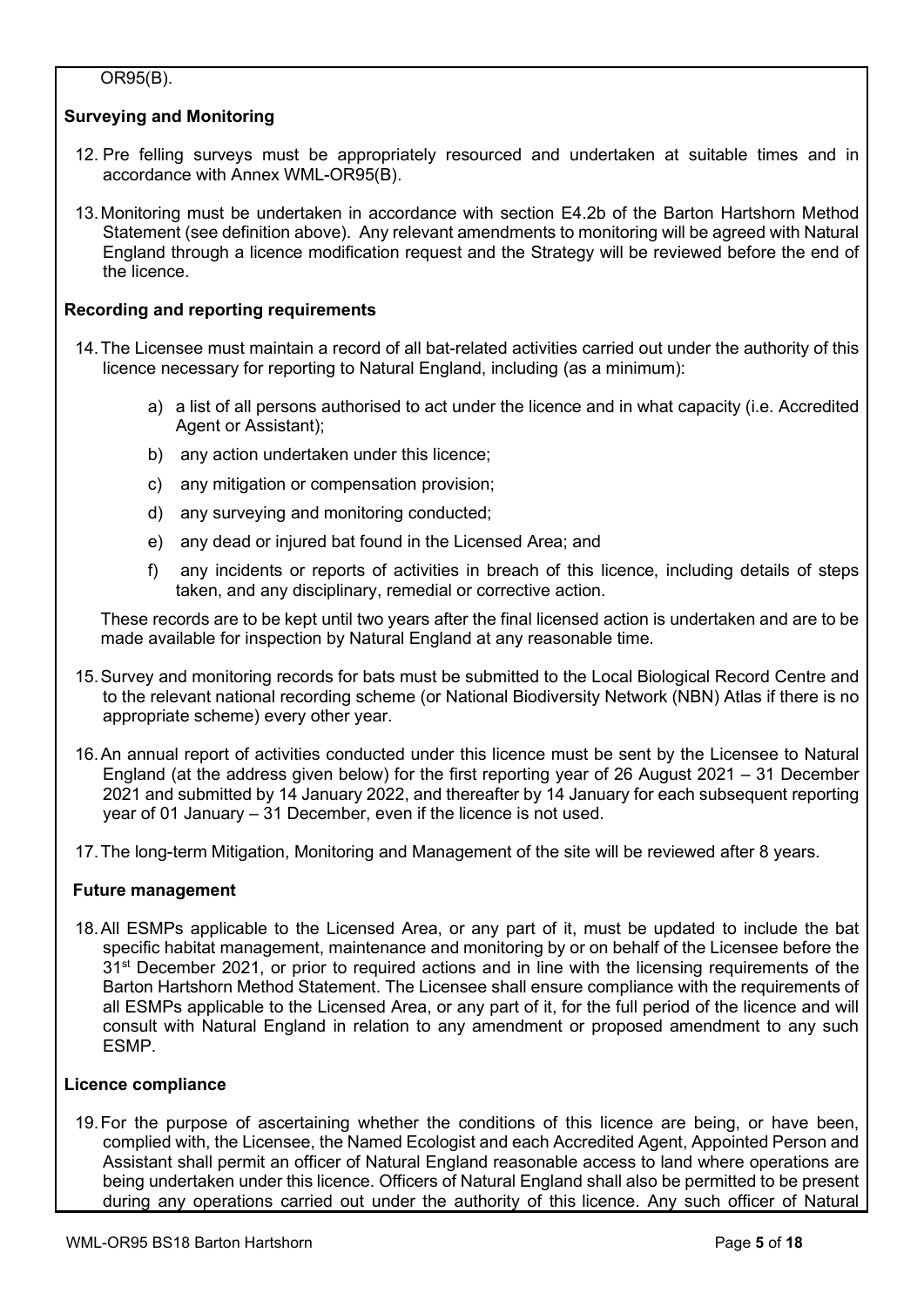England may be required to produce his/her identification on demand and will be permitted to be accompanied by such persons as he/she considers necessary for the purpose of the visit. The Named Ecologist and each Accredited Agent, Appointed Person and Assistant shall give all reasonable assistance to an officer of Natural England and any persons accompanying him/her.

- 20. Failure to comply with the terms and conditions of this licence (including the recording and reporting requirements) will, by default, render this licence null and void and it may not be relied upon until such time that Natural England confirms in writing that its use may resume.
- 21. Natural England must be informed of all breaches to this licence within 48 hours of the Licensee becoming aware of a breach occurring. Unless advised otherwise by Natural England, the Licensee must take the necessary steps to address any breaches or poor practice identified as soon as practicable.
- 22. Persons acting under this licence must abide by the following disease risk management precautions to minimise the risk of accidentally transmitting the virus that causes COVID-19 from people to captive or wild mammals:
	- a. Anyone showing symptoms of COVID-19, or living with someone showing symptoms of COVID-19, or who has been in contact with someone with COVID-19, must not undertake any licensed activities.
	- b. Limit close proximity, including handling of mammals, to where this is necessary to carry out the licensed activity.
	- c. Disposable gloves and a face covering must be worn when handling, and if you are in close proximity to, any mammal.
	- d. Good hygiene practices must be followed including hand washing with soap and/or hand sanitising (with 70% alcohol-based sanitiser), before and after close proximity to or handling mammals, their food and/or associated supplies.
	- e. All equipment used for handling and transporting, or coming into contact with mammals, must be cleaned and disinfected before and after use. Any non-disposable gloves that have been used for mammal handling, and face coverings, must be washed between uses. Any products used to clean and disinfect equipment must be safe for use where there could be contact with animals, and used at an effective and safe dilution rate (see 'Additional Note' o).
	- f. At all times, you must follow the latest government guidance on COVID-19 that is in force and in place at the time that the licensed activity is being carried out.

In this context, 'close proximity' between people and mammals means being in the same room or vehicle, or within 2 m outdoors.

| Issued by and on behalf of Natural England on | 26 August 2021 |
|-----------------------------------------------|----------------|
|-----------------------------------------------|----------------|

## INFORMATION AND ADVICE

- a. Any requests for information in a licence will be considered under the Environmental Information Regulations 2004 and the Freedom of Information Act 2000 as appropriate.
- b. The licence may be modified, extended, terminated or revoked at any time by Natural England or the Secretary of State, but this will not be done unless there are good reasons for doing so.
- c. This licence conveys no authority for actions prohibited by any other legislation. For example, anyone acting under this licence is not exempt from the provisions of Section 28E of the 1981 Act. This means that owners/occupiers are obliged to give notice to Natural England if they propose to carry out an operation likely to damage a Site of Special Scientific Interest (SSSI). To identify SSSIs and the features for which they are designated, refer to www.magic.gov.uk. For further advice or to request consent for an activity please contact the Natural England 'Responsible Officer' for the relevant site(s). Contact details are available from the Natural England Enquiry Service (see below).
- d. No person convicted on or after 1 January 2010 of an offence under the Conservation of Habitats and Species Regulations 2017, the 1981 Act, the Protection of Badgers Act 1992, the Deer Act 1991, the Hunting Act 2004, the Wild Mammals (Protection) Act 1996, the Animal Welfare Act 2006 or the Protection of Animals Act 1911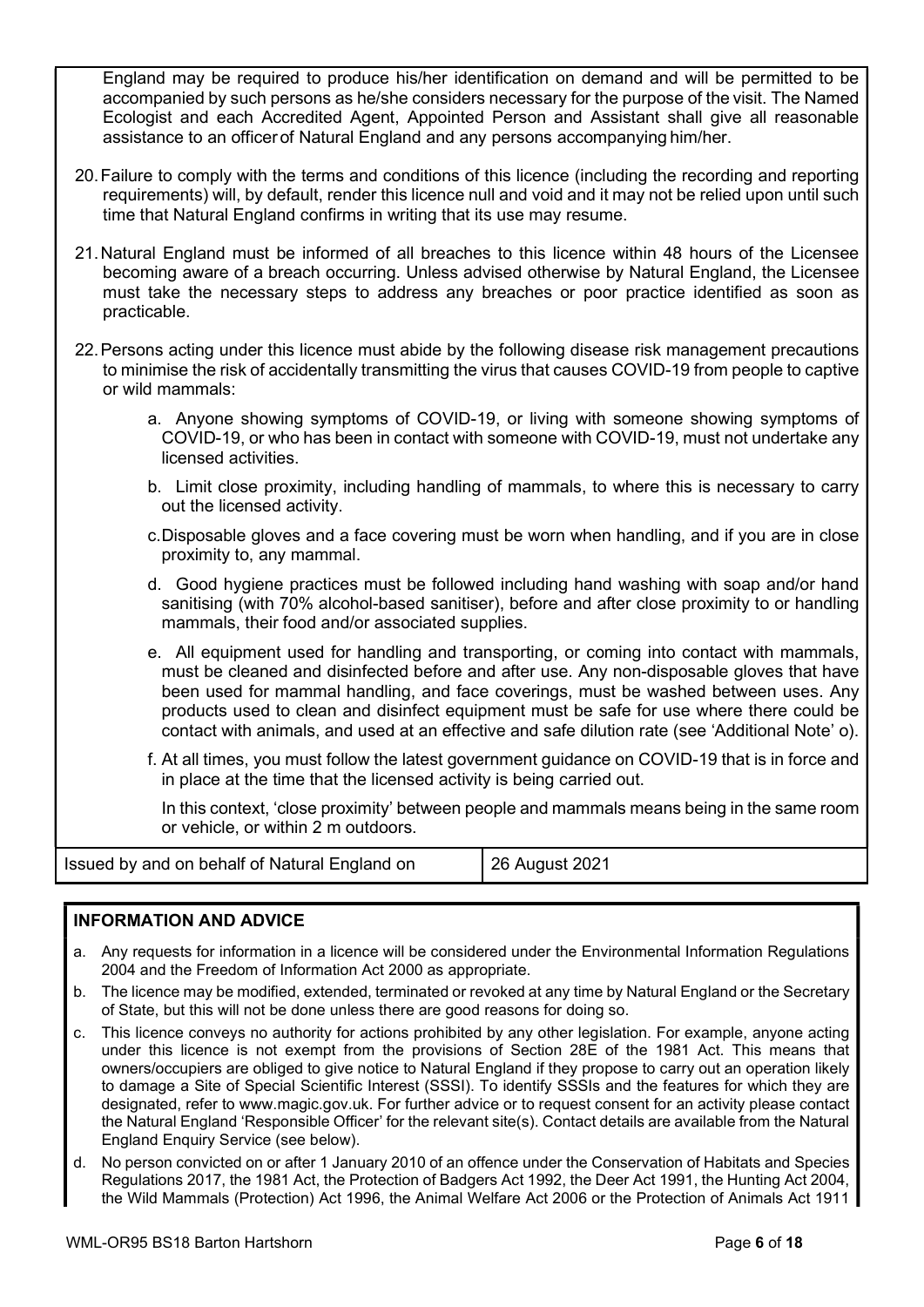(all as amended) may use this licence without the permission of Natural England unless, in respect of that offence, either:

- i. they are a rehabilitated person for the purposes of the Rehabilitation of Offenders Act 1974 and their conviction is treated as spent; or
- ii. a court has made an order discharging them absolutely.

Any request to use the licence by a person to whom this note applies will be considered on its merits.

e. The common name or names of species given in the Licence, Annexes, and associated documents are included by way of guidance only; in the event of any dispute or proceedings, it is the scientific name of a species that will be taken into account.

### Training requirements

f. Training must be relevant to the conditions and the activities permitted by the licence and should be undertaken at regular intervals. This should include: identification of European and other protected species, and non-native species relevant to the activities authorised by this licence and signs indicating they may be present; surveying techniques; best practice guidance and reasonable avoidance measures; mitigation techniques and methods, and a working knowledge of the relevant law.

### General Welfare Considerations

- g. Persons acting under this licence may photograph any protected species named in this licence in connection with licensed work provided that this causes no additional disturbance or any other harm.
- h. Under the Animal Welfare Act 2006 it is an offence to cause any unnecessary suffering to an animal under the control of man (section 4). This applies to the treatment of animals (including non-target species) held in nets, traps, etc.

### The limits of licences

- i. Licences permit action only for the purposes specified on that licence.
- j. Licences do not permit actions prohibited under any other legislation (unless it is clearly stated that the licence does), nor do they confer any right of entry upon land.
- k. Unless otherwise stated the provisions of Natural England licences only apply landward of the mean low water mark in England. The Marine Management Organisation is responsible for all licensing seaward of the mean low water mark.
- l. No work shall be carried out under this licence on a National Nature Reserve except with the prior written permission of Natural England's 'SSSI Adviser' for the relevant site(s) (contact details available from Enquiry Service – see below).

#### Compliance and enforcement

- m. The Licensee is expected to monitor compliance with the licence and to take action in the event that poor practice and/or non-compliance are identified. A person may be barred from using this licence by Natural England, for example, if that person breaches the conditions of this licence. In these circumstances Natural England will notify the Licensee.
- n. Natural England checks compliance with licences and the attached conditions. Where breaches are identified, these may be subject to enforcement action.

#### Working during the coronavirus pandemic

o) 'Safe4' is considered to be an appropriate disinfectant for equipment where there could be contact with animals. This product is considered effective against the virus that causes COVID-19 at a dilution of 1:50.

| <b>Contact details for Natural England</b>                                           | Other useful contacts                                                                                                                                                                      |  |  |  |  |
|--------------------------------------------------------------------------------------|--------------------------------------------------------------------------------------------------------------------------------------------------------------------------------------------|--|--|--|--|
| For licensing enquiries (& Reporting):                                               | Local Record Centres: to find out where your nearest Local<br>Record Centre is visit the Association of Local Environmental<br>Record Centres website at: http://www.alerc.org.uk/find-an- |  |  |  |  |
| Telephone 020 802 61089                                                              |                                                                                                                                                                                            |  |  |  |  |
| HS2wildlifelicensing@naturalengland.org.uk<br>Email                                  | Irc.html                                                                                                                                                                                   |  |  |  |  |
| <b>Postal address</b>                                                                |                                                                                                                                                                                            |  |  |  |  |
| Wildlife Licensing, Natural England, Horizon House,<br>Deanery Road, Bristol BS1 5AH | <b>Legislation:</b> to view the full text of the legislation referred to in<br>this licence visit http://www.legislation.gov.uk                                                            |  |  |  |  |
| For other enquiries use the Enquiry Service:                                         |                                                                                                                                                                                            |  |  |  |  |
| 0300 060 3900<br>Telephone                                                           | Feedback and Complaints: we welcome and value your<br>compliments, complaints, suggestions and comments about our                                                                          |  |  |  |  |
| Email<br>enquiries@naturalengland.org.uk                                             | services. Please see our 'Contact us' section for more details.                                                                                                                            |  |  |  |  |
|                                                                                      |                                                                                                                                                                                            |  |  |  |  |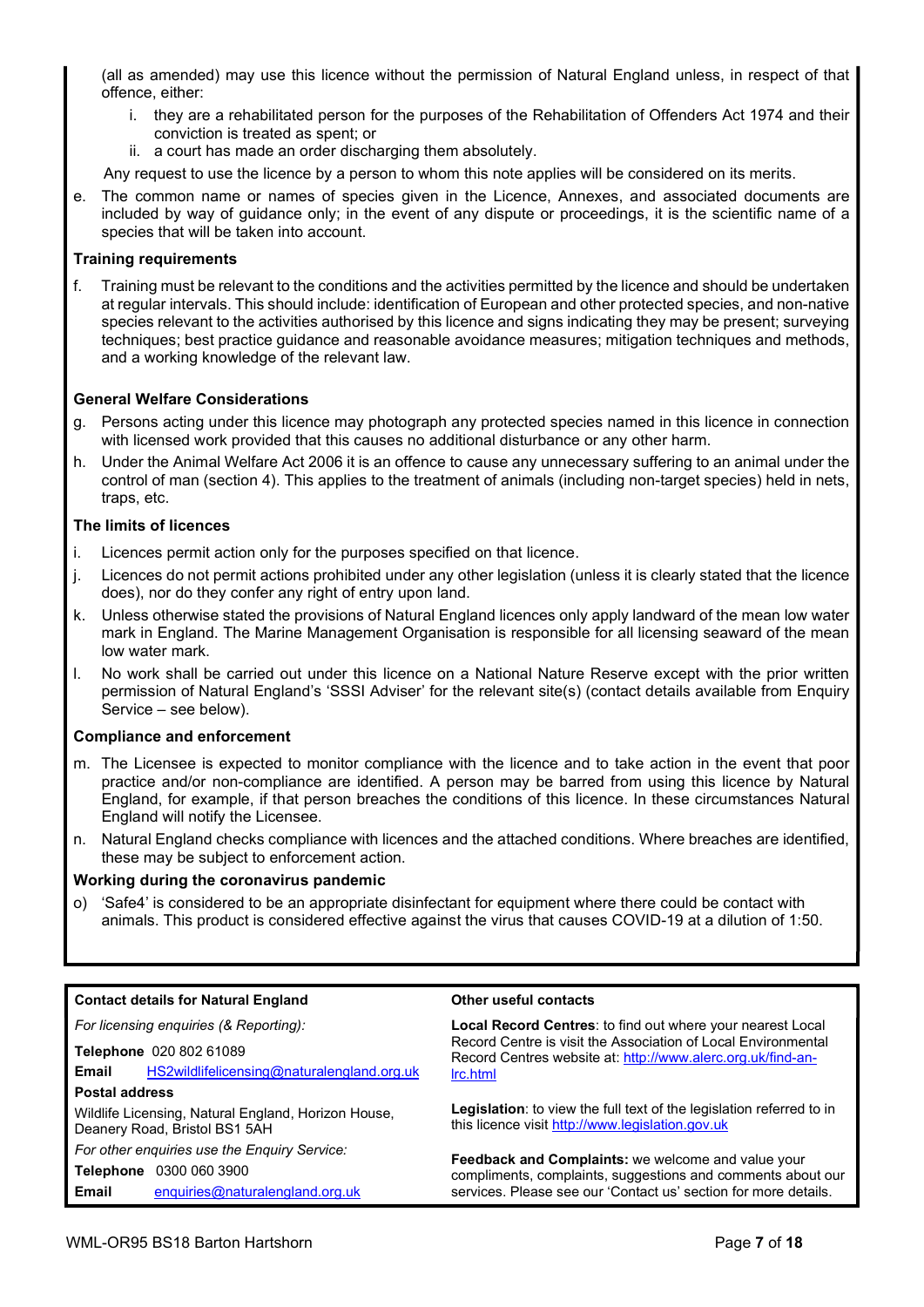Web Natural England - GOV.UK https://www.gov.uk/government/organisations/naturalengland#org-contacts

#### Using and Sharing Your Information



#### Who is collecting my data?

The data controller is the Natural England, Foss House, Kings Pool, 1-2 Peasholme Green, York, Y01 7PX. You can contact the Natural England Data Protection Manager at: Natural England, County Hall, Spetchley Road, Worcester, WR5 2NP; foi@naturalengland.org.uk.

Any questions about how we are using your personal data and your associated rights should be sent to the above contact. The Data Protection Officer responsible for monitoring that Natural England is meeting the requirements of the legislation is: Defra group Data Protection Officer, Department for Environment, Food and Rural Affairs, SW Quarter, 2nd floor, Seacole Block, 2 Marsham Street, London SW1P 4DF. DefraGroupDataProtectionOfficer@defra.gsi.gov.uk.

#### What if my data is being collected and how is it used? What is the legal basis for the processing?

The information on the licence application form and any supporting material will be used by Natural England to undertake our licensing functions. This will include, but is not limited assessing your application, issuing a licence if applicable, monitoring compliance with licence conditions and collating licence returns and reports. The personal information we will process will include, but is not limited to your name and contact details, customer type and reasons for wanting a licence.

Processing is necessary for the performance of a task carried out in the public interest or in the exercise of official authority vested in the data controller. That task is to conduct the licensing functions as delegated by Defra to Natural England under Part 8 Agreement under section 78 of the Natural Environment and Rural Communities Act 2006

#### Who will my data be shared with?

Your personal data may be shared by us with the Department for Food, Environment and Rural Affairs and its executive agencies including the Rural Payments Agency and the Environment Agency. This will be used to monitor and evaluate the effectiveness of our work.

It may also be shared with:

- Police
- HS2 Ltd.

We will respect personal privacy, whilst complying with access to information requests to the extent necessary to enable Natural England to comply with its statutory obligations under the Environmental Information Regulations 2004, and the Freedom of Information Act 2000.

If you are relying on my consent to process my data, can I withdraw my consent?

No, because the processing is not based on consent.

#### How long will my data be held for?

Your personal data will be kept by us for 7 years after the expiry of your licence or longer if stated in the licence conditions.

#### What will happen if I don't provide the data?

Failure to provide this information will mean that Natural England will not be able process your licence application.

#### Will my data be used for automated decision-making or profiling?

The information you provide is not connected with individual decision making (making a decision solely by automated means without any human involvement) or profiling (automated processing of personal data to evaluate certain things about an individual).

#### Will my data be transferred outside of the EEA?

The data you provide will not be transferred outside the European Economic Area.

#### What are my rights?

A list of your rights under the General Data Protection Regulation, the Data Protection Act 2018, is accessible at: https://ico.org.uk/for-organisations/guide-to-the-general-data-protection-regulation-gdpr/individual-rights/

#### How do I complain?

You have the right to lodge a complaint with the ICO (supervisory authority) at any time. Should you wish to exercise that right full details are available at: https://ico.org.uk/for-organisations/guide-to-the-general-data-protection-regulationgdpr/individual-rights/

Natural England's Information Charter can be found here: https://www.gov.uk/government/organisations/naturalengland/about/personal-information-charter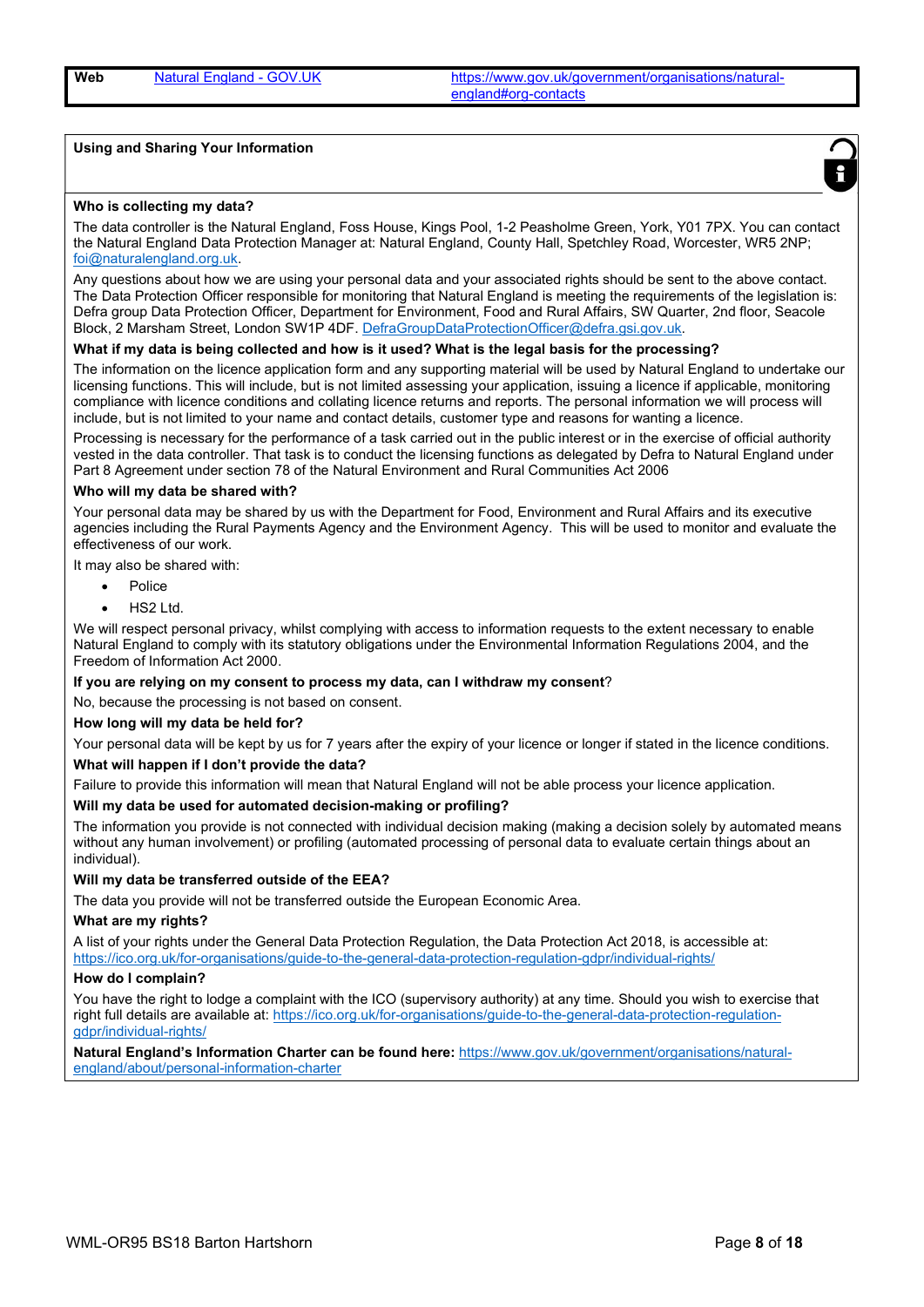egend<br>Area where BT1 Surveys Completed

HS2 Route Alignment

onsolidated Construction Boundary

Licence Area



# This Annex defines the boundaries and areas of the Licensed Area – As shown on Figure C5b

High Speed Two<br>Phase 1 Enabling Worl

**Rat Mitigation Licen** 

er Finire C

Date: 07/07/2

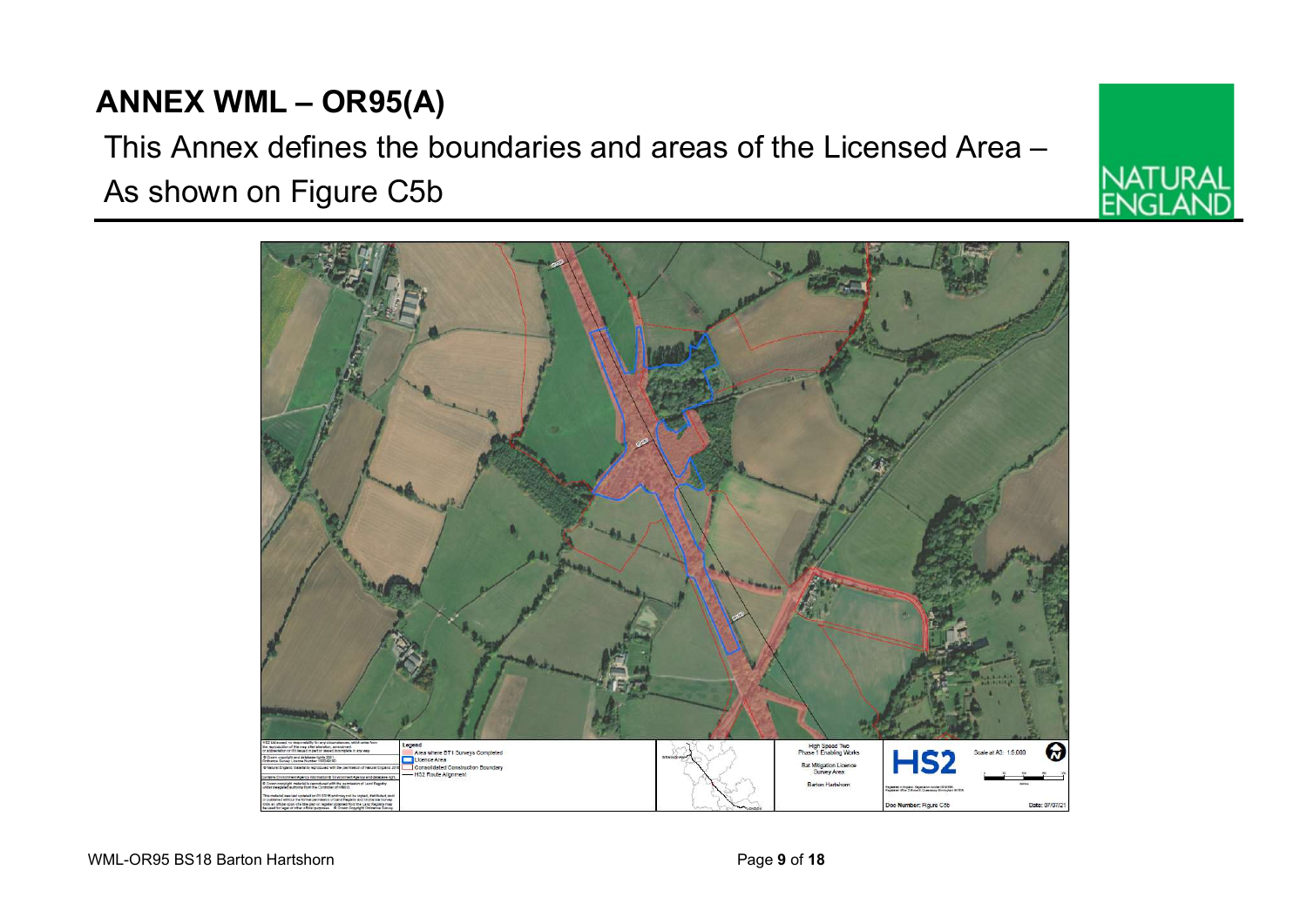## ANNEX WML – OR95(B)

## Permitted activities and licensed methods for bats within the Licensed Area



## **OVERVIEW**

This Annex specifies the activities and operations affecting bats that are permitted within the Licensed Area and includes relevant conditions. Surveys and inspections for bats in trees identified as having bat roost potential must be undertaken to establish whether bats are present prior to undertaking tree works. This Annex does not permit works to trees where a species of bat or roost types not covered by this licence is present.

- Activities permitted I. Capture
	- II. Transport
	- III. Disturb
	- IV. Damage or destroy the resting places
	- V. Damage or destroy breeding places of specified bat species (See Table 1 and Table 2 below).

This licence permits activities affecting the following roost types only: Day roosts; Night roosts; Transitional/occasional roosts; Mating sites; Swarming sites and Hibernation roosts (see Definitions at Condition B27).

Purpose(s) for which these activities may be conducted Imperative reasons of overriding public interest including those of a social or economic nature and beneficial consequences of primary importance for the environment.

## IMPORTANT

These activities are subject to the terms and conditions set out in the main licence in addition to those in this Annex. All terms and conditions in this Annex must be fully adhered to whether or not they are identified in Table 1. Terms and conditions that have a particular relevance to an activity are identified in Table 1 for ease of reference only.

Definitions in the main licence also apply to this Annex and further definitions specific to this Annex are set out at Conditions B27 and B28.

## Interpreting the table of permitted activities and operations

- Permitted activities and operations: a brief description of each activity or operation permitted under the licence.
- Actions made lawful by this licence: for each activity or operation listed the presence of a corresponding 'X' indicates which acts are made lawful if conducted in accordance with the terms and conditions of this licence.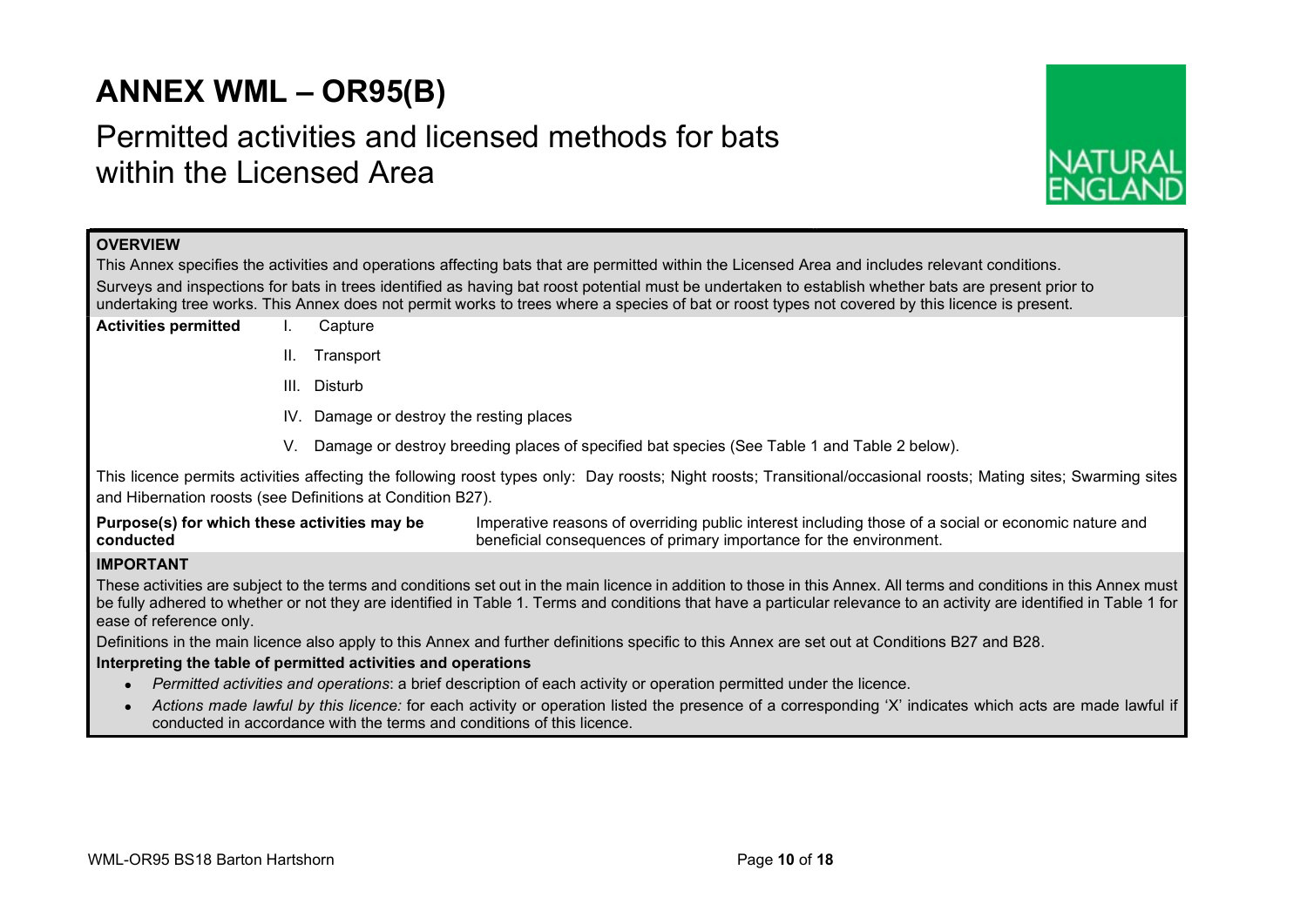|                                                                                  | Table 1: Permitted activities and operations |                  |                           |                           |                           |                          |                           |                                                                                            |                                                                                                                                                                                              |                                                                                                                      |
|----------------------------------------------------------------------------------|----------------------------------------------|------------------|---------------------------|---------------------------|---------------------------|--------------------------|---------------------------|--------------------------------------------------------------------------------------------|----------------------------------------------------------------------------------------------------------------------------------------------------------------------------------------------|----------------------------------------------------------------------------------------------------------------------|
|                                                                                  | Actions made lawful by this<br>licence       |                  |                           |                           |                           |                          |                           | <b>Additional</b><br>condition No.<br>especially<br>relevant to the<br>action              | <b>Permitted</b><br>methods                                                                                                                                                                  | <b>Species</b><br>permitted                                                                                          |
| <b>Permitted activities</b><br>and operations                                    | Capture                                      | Transport        | <b>Disturb</b>            | Damage<br>resting place   | breeding sites<br>Damage  | Destroy<br>resting place | Destroy<br>breeding sites |                                                                                            |                                                                                                                                                                                              |                                                                                                                      |
| Noise, lighting and<br>vibration caused by<br>construction related<br>activities |                                              |                  | $\boldsymbol{\mathsf{X}}$ | $\boldsymbol{\mathsf{X}}$ | X                         |                          |                           | B1, B2, B3, B4,<br><b>B10</b>                                                              | Disturbance by<br>noise, lighting and<br>vibration                                                                                                                                           |                                                                                                                      |
| Pre-works inspection<br>of trees                                                 | X                                            | $\boldsymbol{X}$ | $\mathsf{X}$              | $\boldsymbol{\mathsf{X}}$ | $\boldsymbol{\mathsf{X}}$ |                          |                           | B1, B2, B3, B4,<br>B <sub>5</sub>                                                          | By hand;<br>Endoscope; Torch<br>illumination; Static<br>hand-held net;                                                                                                                       | Brown long-eared bat,<br>Natterer's bat, whiskered bat,<br>Brandt's bat, barbastelle bat,<br>common pipistrelle bat, |
| Roost loss through<br>tree felling                                               | $\pmb{\times}$                               | X                | $\boldsymbol{\mathsf{X}}$ | $\boldsymbol{\mathsf{X}}$ | X                         | X                        | X                         | B1, B2, B3, B4,<br>B5, B6, B7, B8,<br>B9, B10, B11,<br>B12, B13, B14,<br>B15, B16, 17, B18 | Exclusion by one-<br>way door or valve;<br>Permanent<br>exclusion;<br>Destructive Search<br>by Soft Demolition;<br><b>Destructive Search</b><br>by Soft Felling;<br>Mechanical<br>Demolition | soprano pipistrelle bat,<br>Daubenton's bat.                                                                         |

### Table 1: Permitted activities and operations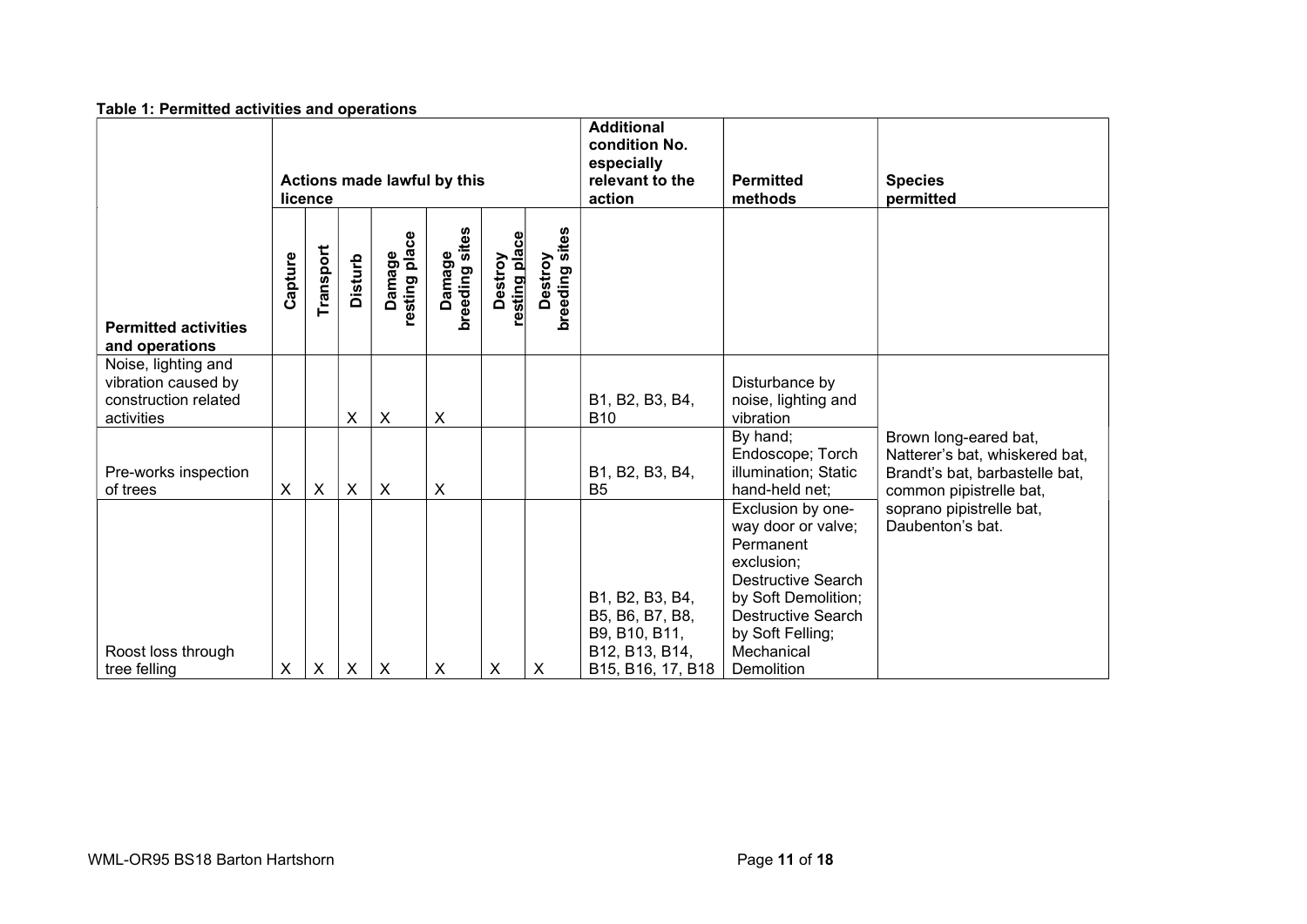## Table 2: Licensable activities and maximum numbers:

| Species                 |                  | Licensable activities and maximum numbers: |                |                                                      |                                                      |                                                                                               |                                                                                                  |  |  |  |  |  |  |
|-------------------------|------------------|--------------------------------------------|----------------|------------------------------------------------------|------------------------------------------------------|-----------------------------------------------------------------------------------------------|--------------------------------------------------------------------------------------------------|--|--|--|--|--|--|
|                         | Capture          | Transport                                  | <b>Disturb</b> | place<br>Damage<br>  resting l                       | Damage<br>breeding<br>sites                          | place<br>Destroy<br>resting                                                                   | Destroy<br>breeding<br>sites                                                                     |  |  |  |  |  |  |
| Brown long-eared bat    | $5\phantom{.0}$  | 5                                          | Not Specified  | $\mathsf 0$                                          | $\pmb{0}$                                            |                                                                                               |                                                                                                  |  |  |  |  |  |  |
| Natterer's bat          | 20               | 20                                         | Not Specified  | $\pmb{0}$                                            | $\pmb{0}$                                            | 4                                                                                             | $\mathbf 0$                                                                                      |  |  |  |  |  |  |
| Whiskered bat           | 12               | 12                                         | Not Specified  | $\pmb{0}$                                            | $\pmb{0}$                                            | $\pmb{0}$                                                                                     | $\pmb{0}$                                                                                        |  |  |  |  |  |  |
| Brandt's bat            | $\overline{5}$   | $\mathbf 5$                                | Not Specified  | $\mathbf 0$                                          | $\pmb{0}$                                            | $\mathbf 0$                                                                                   | $\pmb{0}$                                                                                        |  |  |  |  |  |  |
| Barbastelle bat         | 1                |                                            | Not Specified  | $\pmb{0}$                                            | $\pmb{0}$                                            | $\pmb{0}$                                                                                     | $\mathbf 0$                                                                                      |  |  |  |  |  |  |
| Common pipistrelle bat  | 45               | 45                                         | Not Specified  | $\pmb{0}$                                            | $\pmb{0}$                                            |                                                                                               |                                                                                                  |  |  |  |  |  |  |
| Soprano pipistrelle bat | 25               | 25                                         | Not Specified  | $\mathbf 0$                                          | $\mathbf 0$                                          | $\overline{1}$                                                                                | $\pmb{0}$                                                                                        |  |  |  |  |  |  |
| Daubenton's bat         | $\boldsymbol{2}$ | $\boldsymbol{2}$                           | Not Specified  | $\pmb{0}$                                            | $\mathbf 0$                                          | $\mathbf 0$                                                                                   | $\mathbf 0$                                                                                      |  |  |  |  |  |  |
| <b>Maximum total</b>    |                  |                                            |                | 9 moderate<br>potential<br>trees with<br><b>PRFs</b> | 9 moderate<br>potential<br>trees with<br><b>PRFs</b> | 7 confirmed<br>roosts and<br>95 PRFs in<br>53 trees with<br>moderate<br>and high<br>potential | 2 confirmed<br>roosts and<br>95 PRFs in<br>53 trees<br>with<br>moderate<br>and high<br>potential |  |  |  |  |  |  |

The maximum number(s) stated in the above table refers to the maximum number of individuals of the stated species that can be captured or transported under the terms of this licence and the maximum number/s of resting places (see definition B27) or breeding sites that can be damaged or destroyed under this licence (if applicable).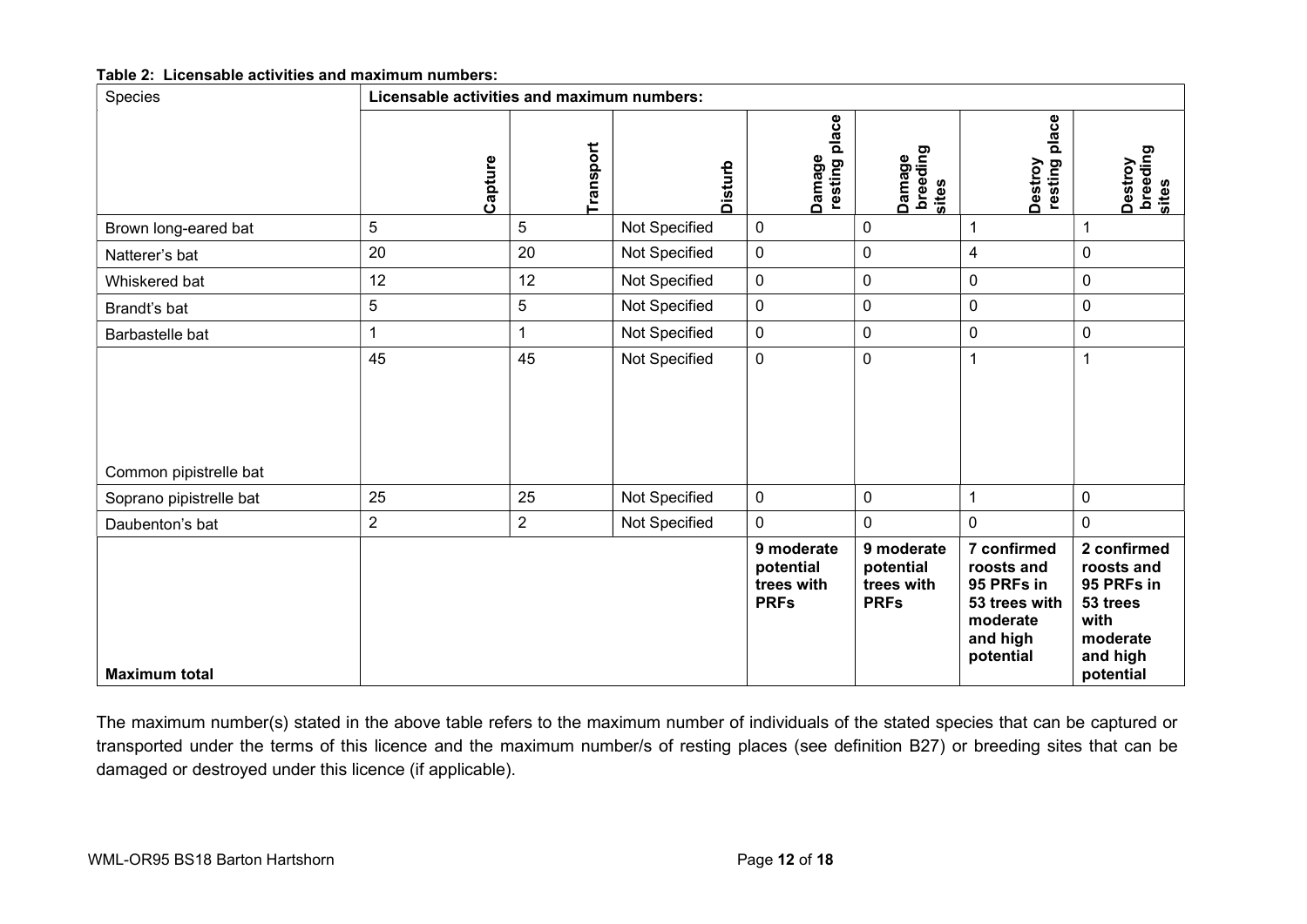## ANNEX B LICENCE CONDITIONS

## Working under this licence:

- B1. This licence is only to be used in connection with the Project Description and only when alternatives recognised by the Named Ecologist or an Accredited Agent are not appropriate to the conservation of bats.
- B2. The Licensee, the Named Ecologist, Accredited Agents, the Appointed Person and Assistants must adhere to the activities and timescales agreed in the Barton Hartshorn Work Schedule.
- B3. The Named Ecologist or an Accredited Agent must ensure that all those involved with the licensed works understand by way of a 'tool box talk' that bats are present; the legislation relating to bats; measures that will be used to protect them; good working practices; licensed activities and what to do should bats be found. This information must be provided before any licensed works commence on site. A written record that this has been undertaken, and that it covers the above points, must be kept by the Named Ecologist or Accredited Agent and made available to Natural England or any police officer on request.

## Methodology:

- B4. All relevant animal welfare legislation must be complied with at all times.
- B5. All works must be undertaken using best practice methodology to ensure minimal risk to bats. Persons acting under this licence must abide by the advice on excluding bats, handling bats and working in bat roosts in the most up to date edition of the "Bat Mitigation Guidelines" and the "Bat Workers Manual". "The Bat Survey - Good Practice Guidelines" are available from the BCT website. You are expected to check whether this guidance has been updated and if so, to ensure that you act in accordance with the most up to date version. In addition to this:
	- a) The use of endoscopes, artificial light from torches, Destructive Search by Soft Demolition (see Definition in Annex Condition B28) temporary obstruction of roost access, temporary or permanent exclusion methods (including installation) and use of static hand held nets must only be undertaken or directly supervised by the Named Ecologist, or an Accredited Agent.
	- b) Where capture and/or handling of bats are necessary, only the Named Ecologist, Accredited Agent, or an Assistant may do so. Capture/handling/exclusion of bats must only be undertaken in conditions suitable for bats to be active.
	- c) Where bats are discovered and taken under this licence they must either be relocated to a suitable roost for the species, or where bats are held this must be done safely and bats released on site at dusk in, or adjacent to, suitable foraging/ commuting habitat in safe areas within or directly adjacent to the pre-works habitat. Where a bat is unexpectedly discovered in adverse weather conditions, condition B14 must be followed.
	- d) Endoscopes and handheld nets are only to be used to assist with the locating and capture of bats.
	- e) Temporary and permanent exclusion must be carried out using techniques specified in the most up to date edition of the 'Bat Workers Manual'. If one-way exclusion devices are to be used, each device must remain in position for a period of at least 5 consecutive days/ nights throughout a spell of suitable weather conditions, or longer until these conditions prevail.
	- f) Prior to destructive works, an inspection using torches and/or an endoscope must be performed internally to search for the presence of bats. If any bat species covered by this licence is found and is accessible, each will be captured by gloved hand or hand-held net, given a health check and then each placed carefully inside a drawstring, calico cloth holding bag or similar for transport.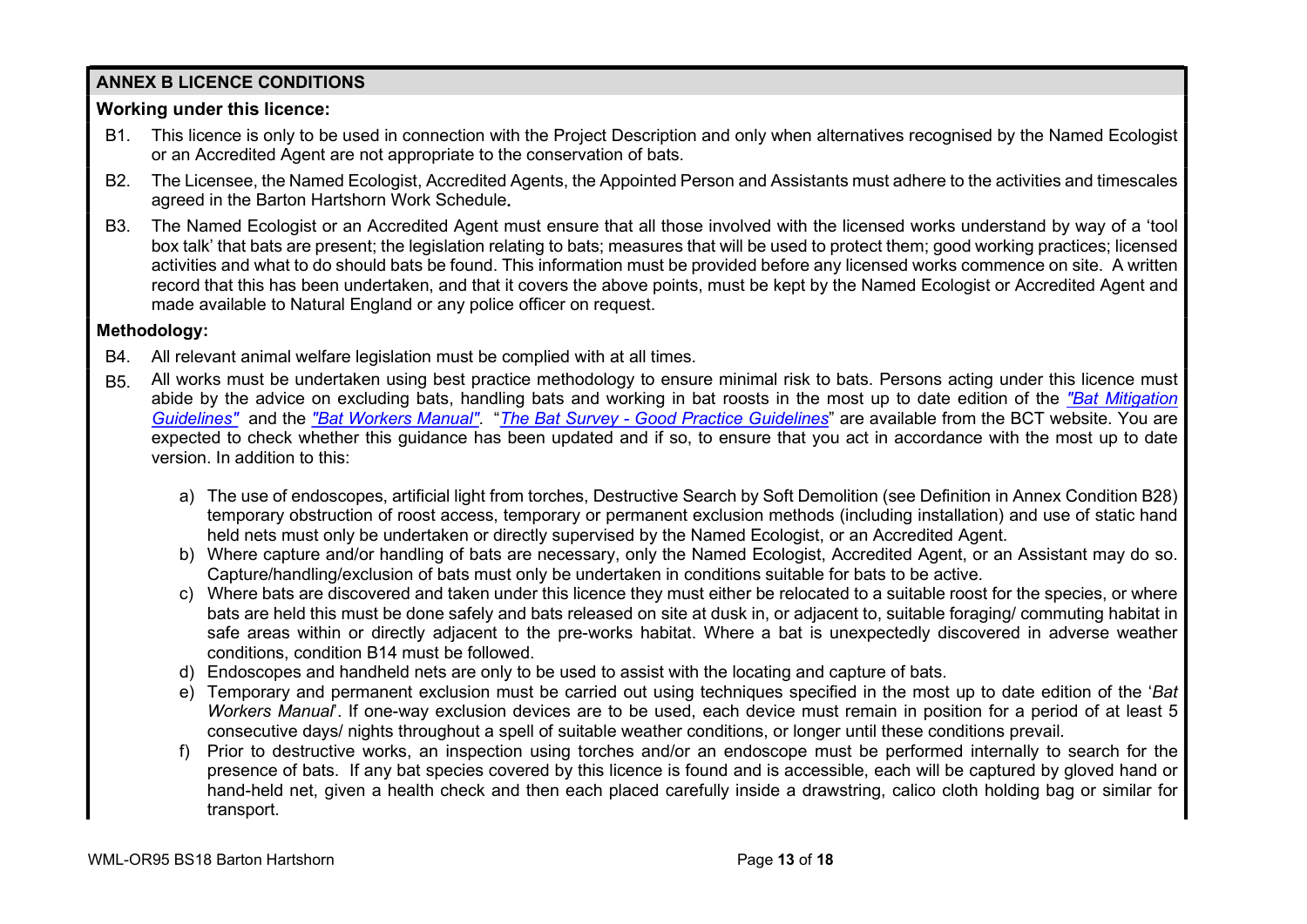- g) Following inspection and exclusion operations, the removal of any feature with bat roost potential, will be only performed by hand and under direct ecological supervision. Where applicable, materials will be removed carefully away and not rolled or sprung to avoid potential harm to bats. The undersides of materials will be checked by the Named Ecologist or Accredited Agent for bats that may be clung to them before removal.
- B6. For trees that are safe to climb and that possess Potential Roosts Features (PRFs) that can be accessed, pre-felling climbing inspections will be undertaken no more than three days prior to tree felling. For known roosts and PRFs consisting of cavities (or similar). Destructive Search by Soft Felling (see Definition in Annex Condition B28) will take place on the same day as the pre-felling inspection.
- B7. For PRFs confirmed as containing no bats, the PRF will be immediately felled or made unsuitable for bats. Materials used for soft blocking must be appropriate for intended purposed and not risk entrapping or capturing bats or other wildlife.
- B8. For PRFs that contain bats, bats will be removed in line with the procedures specified in Condition B5 above.
- B9. Should bats be discovered inside a tree and cannot be successfully captured due to the nature of the roost feature, climbers will withdraw. In this circumstance, during the active bat season (April-October), an emergence survey followed by dawn re-entry survey in suitable weather conditions will be undertaken in relation to the confirmed roost (using infrared (IR) cameras) to identify when bats have left the roost and not re-entered. This will be followed by tree climbing and soft blocking of the roost prior to felling. If tree climbing is not possible the tree must undergo a Destructive Search by Soft Felling (see Definition in Annex Condition B28).

## Impacts:

B10. Disturbance of bats and damage and/or destruction of bat roosts will be limited to those trees shown on the Barton Hartshorn Bat Impacts Maps.

## Undertaking works on roosts under this licence:

- B11. A written record must be kept of capture and exclusion efforts undertaken, including weather conditions (including over-night minimum temperature and rainfall), numbers and species of bats captured/taken and duration of exclusion process.
- B12. Destructive Searches by soft felling (See Definition in Annex Condition B28) may only be carried out when it is dry and mild and after temperatures have not dropped below 8°C for 4 days.
- B13. Licensable activities impacting satellite, maternity and hibernation roosts (see Definition in Annex Condition B27) must not be undertaken while the roost is in use for these purposes. Where the roosts are excluded ahead of seasonal use, appropriate compensation (if required) must be in place and available for use prior to exclusions taking place.
- B14. If individual bats are discovered unexpectedly, including during periods of adverse weather, then the following steps must be taken:
	- a) Works to that building/structure must stop immediately. If the Named Ecologist or an Accredited Agent is not on site, he/she must be contacted immediately to attend the site.
	- b) Do not expose the bat or cause it to fly out of the roost on its own accord.
	- c) The bat must only be handled by the Named Ecologist or an Accredited Agent unless it is in immediate danger. The bat must be carefully placed in a lidded ventilated box with a piece of clean cloth and a small shallow container with some water. The box must be kept in a safe, quiet location.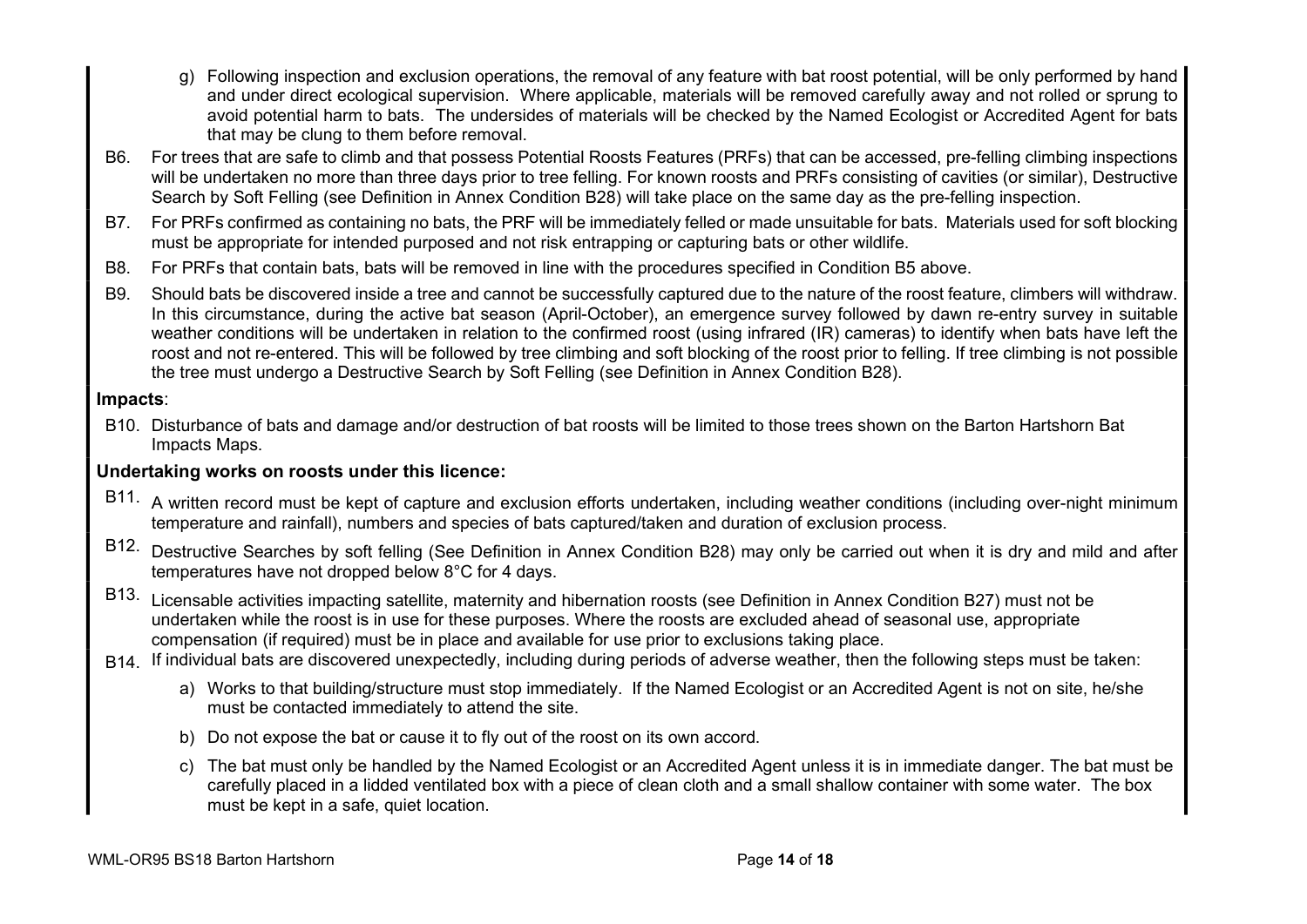- d) Care must be taken to avoid rousing the bat during transfer to a suitable location which may be a suitable hibernation box or other alternative roost constructed, providing a safe, quiet environment with stable, suitable temperature and relatively high humidity, safe from further disturbance.
- e) The Named Ecologist must re-assess the structure and determine whether works can continue under this licence, or whether a modification to the licence is required before works re-commence. A written record must be kept of this decision and made available to Natural England or any police officer on request. This incident must also be reported on the licence return form.
- f) Any underweight or injured bats must be taken into temporary care by an experienced bat carer and looked after until such time that the bat can be transferred to a suitable replacement roost at the same site, or weather conditions are suitable for release at the same site.
- B15. Natural England must be notified in writing, to HS2wildlifelicensing@naturalengland.org.uk, within 48hrs of encountering 1 or more bat of any species.
- B16. Provision must be made for prompt assistance to deal with any injured bat. Any injured or dead bats must be reported to Natural England on the licence return form.
- B17. Mechanical Demolition (see Definition in Annex Condition B28) of a structure must only take place after the structure been declared free of bats by the Named Ecologist or Accredited Agent.
- B18. If individual bats are discovered unexpectedly, including during periods of adverse weather, then the following steps must be taken:
	- a) Works to that building/structure must stop immediately. If the Named Ecologist or an Accredited Agent is not on site, he/she must be contacted immediately to attend the site.
	- b) Do not expose the bat or cause it to fly out of the roost on its own accord.
	- c) The bat must only be handled by the Named Ecologist or an Accredited Agent unless it is in immediate danger. The bat must be carefully placed in a lidded ventilated box with a piece of clean cloth and a small shallow container with some water. The box must be kept in a safe, quiet location.
	- d) Care must be taken to avoid rousing the bat during transfer to a suitable location which may be a suitable hibernation box or other alternative roost constructed, providing a safe, quiet environment with stable, suitable temperature and relatively high humidity, safe from further disturbance.
	- e) The Named Ecologist or an Accredited Agent must re-assess the structure and determine whether works can continue under this licence, or whether a modification to the licence is required before works re-commence. A written record must be kept of this decision and made available to Natural England or any police officer on request. This incident must also be reported on the licence return form.
	- f) Any underweight or injured bats must be taken into temporary care by an experienced bat carer and looked after until such time that the bat can be transferred to a suitable replacement roost at the same site, or weather conditions are suitable for release at the same site.

## Compensation and mitigation: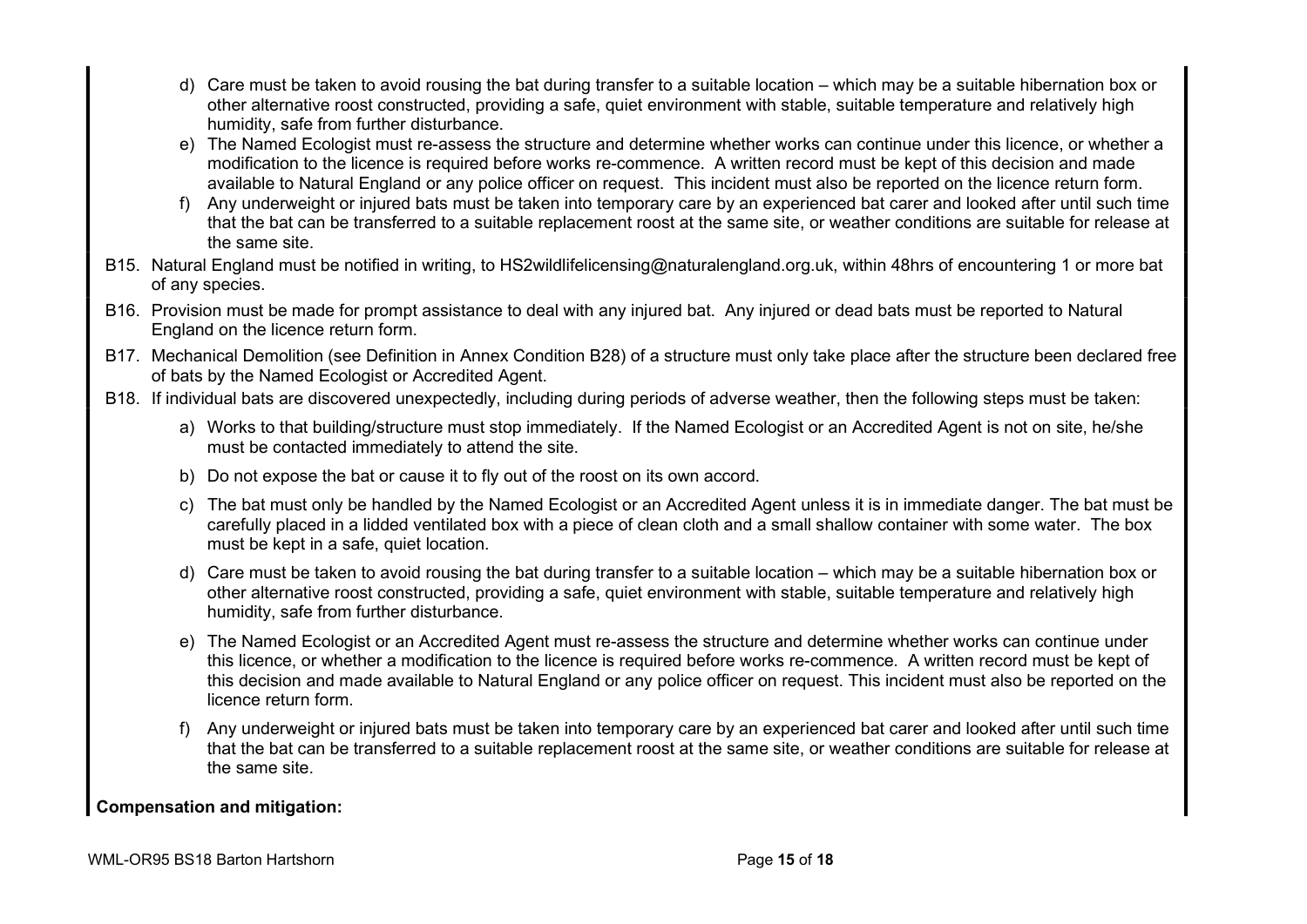- B19. All compensation features as shown on Figures E3a and 3b must be erected or created adjacent to the impacted areas under the direct supervision of the Named Ecologist or Accredited Agent.
- B20. Bat roost mitigation features must be provided in accordance with the ratios set out in Table 4 below.

Table 4. Provision of bat roost mitigation features as specified on Figure E3.

| <b>Roost feature type (Existing confirmed roost or Potential</b><br>Roost Feature (PRF)) | Minimum replacement ratio<br>(roost mitigation feature: roost or tree lost)                                                                   |
|------------------------------------------------------------------------------------------|-----------------------------------------------------------------------------------------------------------------------------------------------|
| Annex 2 species (any roost type)                                                         | 4:1 (4 roost mitigation features per confirmed roost)                                                                                         |
| Maternity / hibernation / mating roost (any species)                                     | 4:1 (4 roost mitigation features per confirmed roost)                                                                                         |
| Non-Annex 2 species<br>(any roost other than maternity, hibernation or mating)           | 2:1 (2 roost mitigation features per confirmed roost)                                                                                         |
| Trees with PRFs (high potential only)                                                    | 1:1 (1 roost mitigation feature per tree with high PRFs)                                                                                      |
| Trees with PRFs (moderate potential only)                                                | 1:2 (1 roost mitigation feature provided for 2 trees with moderate PRFs)                                                                      |
| Tree dwelling bat assemblage (8 species)                                                 | To be determined following felling works, as per the above ratios.                                                                            |
| <b>Barton Hartshorn PRFs with potential</b>                                              | <b>Number present</b>                                                                                                                         |
| High potential trees                                                                     | Thirteen (13) requiring Thirteen (13) replacements                                                                                            |
| Moderate potential trees                                                                 | Forty (40) requiring Twenty (20) replacements                                                                                                 |
| <b>Total number required</b>                                                             | Thirty-three (33) replacements required as a minimum, plus<br>twenty-two (22) for known roost loss. Total minimum number:<br>Fifty-five (55). |

B<sub>21</sub>. A roost mitigation feature may comprise either a suitable bat box, an existing PRF on a felled tree which has been relocated to an adjacent enhancement area (i.e. a 'monolith' if laid on the ground) or a new 'veteranised' feature created within either a retained tree or on a felled and relocated monolith.

## Post-development site maintenance and habitat management requirements:

- B22. Maintenance of bat boxes must comply with the HS2 Technical Standard Ecological Monitoring Strategy (ECMS) (ref: HS2-HS2-EV-STR-000-000029 C01 dated October 2018).
- B23. In accordance with the Environmental Minimum Requirements (see Definitions) for HS2 Phase One, the licensee must submit to Natural England the Ecology Site Management Plan (ESMP) for Barton Hartshorn for review and approval, at draft stage and any future versions.

## Post-development monitoring and reporting requirements:

B24. Post-impact bat population monitoring must be implemented, in accordance with section E4.2b of the Barton Hartshorn Method Statement and E5b of the Barton Hartshorn Work Schedule (see definitions above).

WML-OR95 BS18 Barton Hartshorn **Page 16 of 18** and 20 and 20 and 20 and 20 and 20 and 20 and 20 and 20 and 20 and 20 and 20 and 20 and 20 and 20 and 20 and 20 and 20 and 20 and 20 and 20 and 20 and 20 and 20 and 20 and 20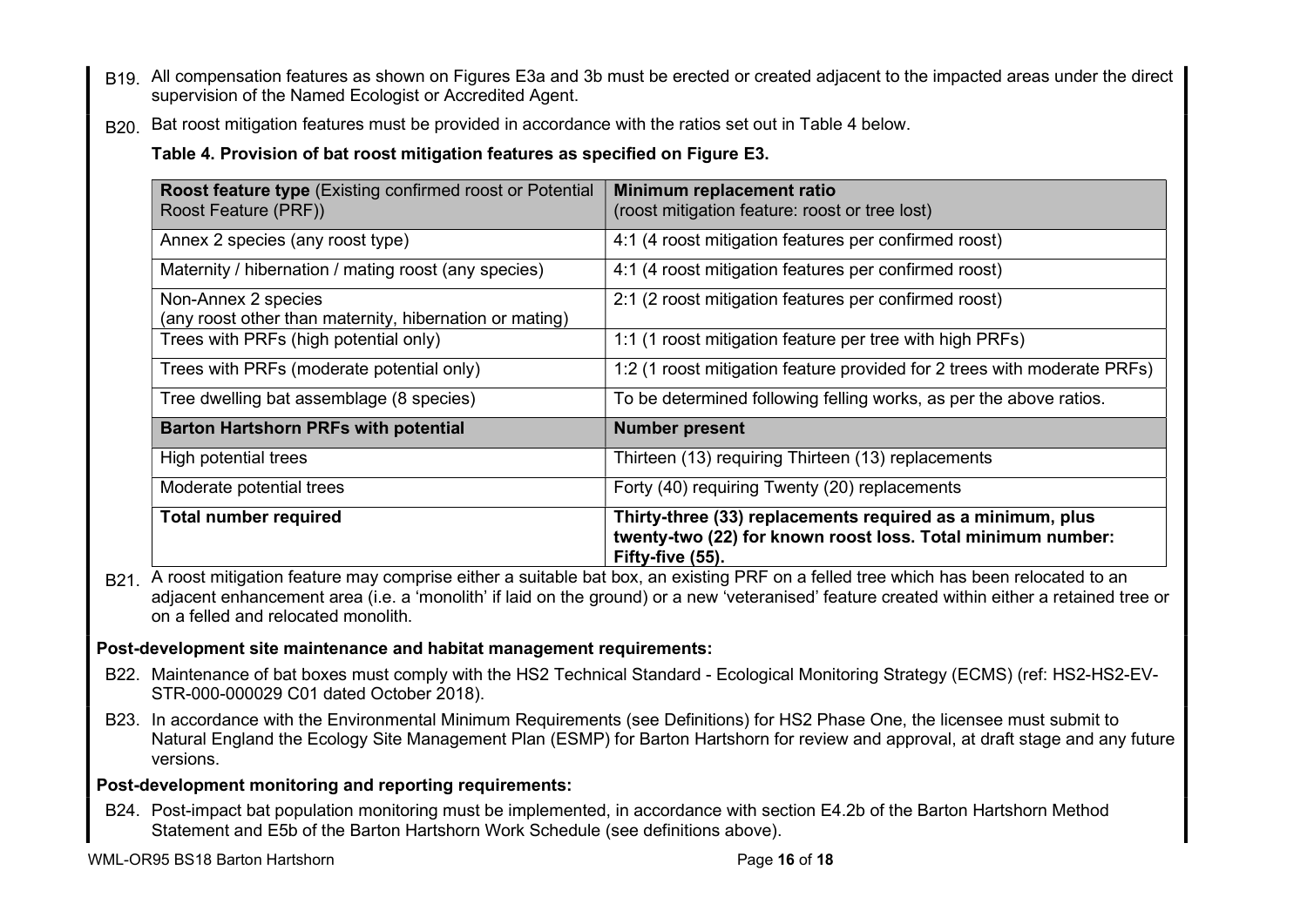- B25. An annual monitoring report outlining the results of monitoring and an assessment of any significant impacts must be submitted annually to Natural England following the completion of all specified methods in each calendar year for the duration of monitoring works (see Condition 16 of the licence).
- B26. It is a condition of this licence that the following reports are completed and returned to Natural England as specified:
	- I. Report of action within 14 days (two weeks) after the expiry of the licence;
	- II. Interim annual reports.
	- III. Report on the Conservation Status of the bat species present within Barton Hartshorn during the operational phase to be submitted to Natural England for review. This should be after the monitoring in year 8 has been completed.

## Definitions used in this annex:

B<sub>27</sub>. For the purpose of this licence the following roost types are defined as:

- a. Day roost: a place where individual bats, or small groups of males, rest or shelter in the day but are rarely found by night in the summer.
- b. Night roost: a place where bats rest or shelter in the night but are rarely found in the day. May be used by a single individual on occasion or it could be used regularly by the whole colony.
- c. Feeding roost: a place where individual bats or a few individuals feed during the night but are rarely present by day.
- d. Transitional / occasional roost: used by a few individuals or occasionally small groups for generally short periods of time on waking from hibernation or in the period prior to hibernation.
- e. Swarming site: where large numbers of males and females gather during late summer to autumn. Appear to be important mating sites.
- f. Mating sites: sites where mating takes place from later summer and can continue through winter.
- g. Maternity roost: where female bats give birth and raise their young to independence.
- h. Satellite roost: an alternative roost found in close proximity to the main nursery colony used by a few individual breeding females or small groups of breeding females throughout the breeding season.
- i. Hibernation roost: where bats may be found individually or together during winter. They have a constant cool temperature and high humidity.
- Potential Roost Feature (PRF): features that bats could use for roosting. PRFs that may be used by bats are listed in The BCT Bat Surveys for Professional Ecologists: Good Practice Guidelines (3rd edition)